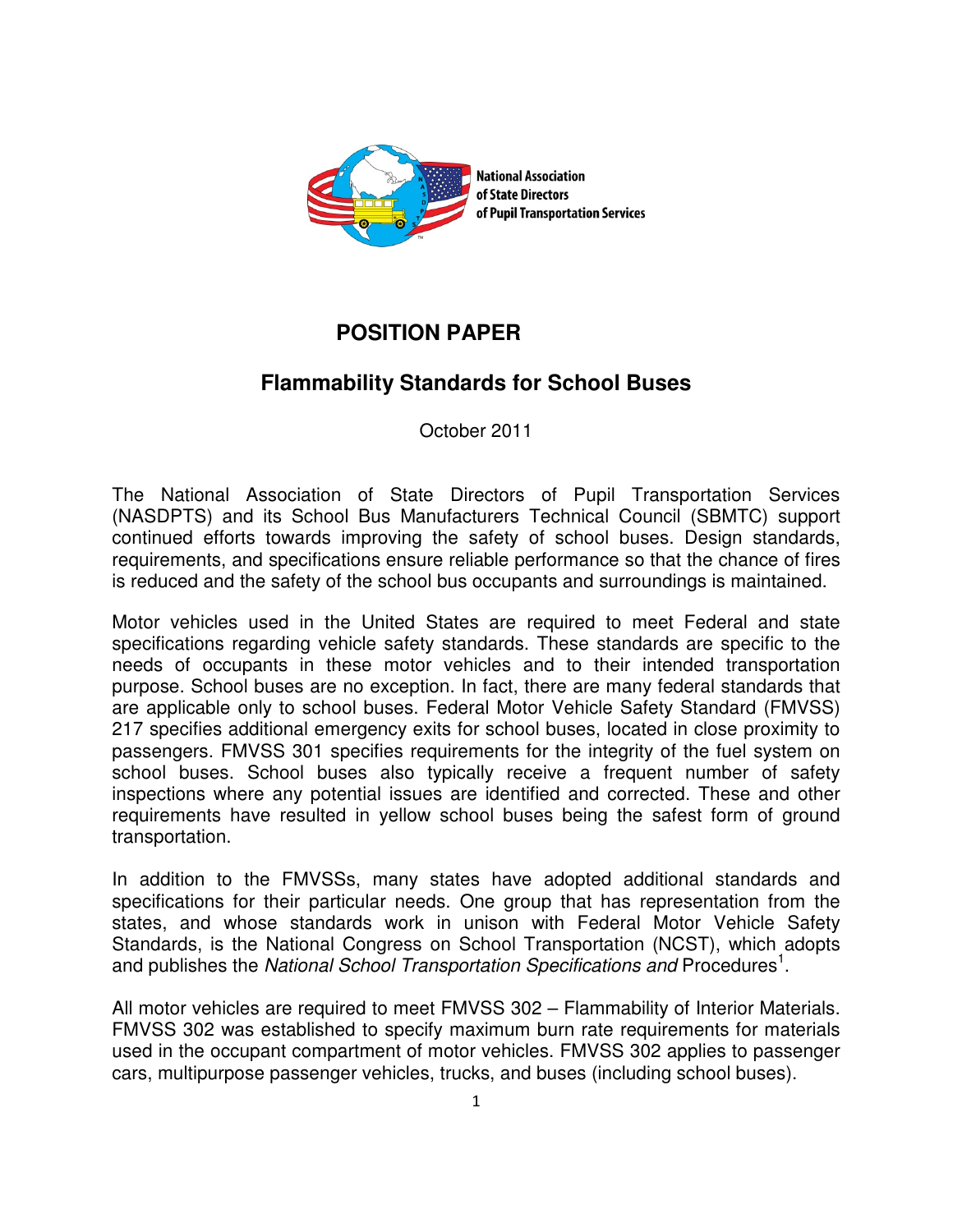In addition to FMVSS 302, flammability standards are also included in the School Bus Vehicle Specifications of the National School Transportation Specifications and Procedures. A maximum burn rate is specified for floor covering, and the specifications also specify that passenger seats meet the criteria of the School Bus Seat Upholstery Fire Block Test. The School Bus Seat Upholstery Fire Block Test requires that the time from ignition to flameout be eight minutes or less, that the flame not spread to any other seat, and that weight loss shall not exceed 10% of the pretest weight of padding and upholstery.

There have been lobbying efforts in some state legislatures to adopt additional flammability standards for school buses. One of the standards proposed is to require that school bus seats meet American Society for Testing and Materials (ASTM) International Standard E1537, "Standard Test Method for Fire Testing of Upholstered Furniture."

As stated, the purpose of ASTM E1537 is to determine the burning behavior of upholstered furniture by measuring specific fire-test responses when the specimen of furniture is subjected to a specified flaming ignition source under well-ventilated conditions. The standard is applicable to public occupancies (section 5.5), such as jails, prisons, nursing care homes, health care facilities, public auditoriums, hotels, and motels, but does not list applicability to any vehicles or modes of transportation.

This test requires a specific burn test room and an exhaust collection system containing an oxygen consumption system in order to measure the rate of heat release. The upholstered furniture specimen is allowed to burn freely after ignition using a propane gas burner. As proposed, the seat assembly cannot exhibit a weight loss of more than three pounds during the first ten minutes of the test or exhibit a heat release rate of greater than 80 kilowatts.

In a closer look at the NCST's School Bus Seat Upholstery Fire Block Test, one finds that the test is initiated by using a weighed amount of newspaper placed in one of three positions; either on top of the seat cushion, behind the seat, or in the aisle adjacent to the seat. The test is conducted inside a simply constructed test chamber that is a representative section of a bus body.

In Enclosure Fire Dynamics, by Karlsson and Quintiere<sup>2</sup>, a burning wastepaper basket generates a heat release rate of approximately 100 KW. As a simple comparison the NCST School Bus Seat Upholstery Fire Block Test requires that from ignition to flameout be eight minutes or less – this includes the original ignition source. The seat to be at total flameout simply means that the upholstery cannot carry a flame. So the total heat generation would be miniscule above that of the original ignition source used as fuel; i.e. 100 KW. Section 11.2.8 of the ASTM E1537 test procedure says terminate the test after the first of: burning has ceased, one hour of testing has elapsed, or flashover appears inevitable. Note the last two of these three conditions constitutes a failure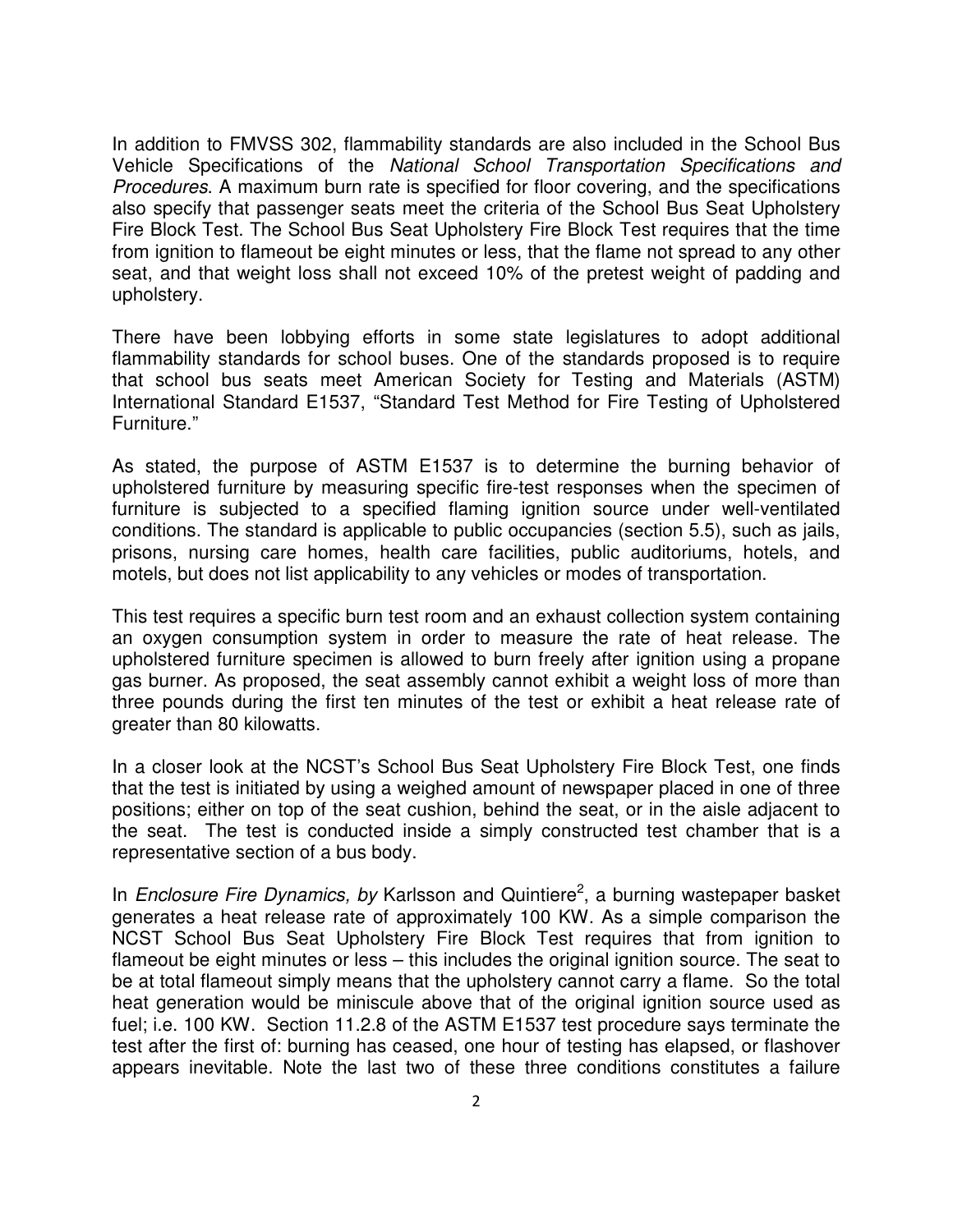under the School Bus Seat Upholstery Fire Block Test, meaning that the Fire Block Test is more stringent with respect to these two conditions.

Per the ASTM E1537 testing proposal, the seat assembly cannot exhibit a weight loss of more than three pounds during the first ten minutes. Again, consider that the School Bus Seat Upholstery Fire Block Test, which is a part of the National School Transportation Specifications and Procedures, requires that the flameout occur within eight minutes. It also states that the weight loss is not to exceed 10% of the pretest weight of padding and upholstery. This is a more conservative (stringent) value than requiring that the seat not lose more than three pounds, since the weight of padding and upholstery in a typical school bus seat would not exceed 30 pounds.

To date, no school bus seat suppliers are aware of an ASTM E1537 burn test being performed on a school bus passenger seat. The complex burn chambers and oxygen depletion measurement equipment required would make compliance testing very difficult, without any real performance benefit in reducing the flammability of school bus seats already defined in the School Bus Seat Upholstery Fire Block Test. Further, in section 14.1 of ASTM E1537 it states that the precision of the test has not been determined. This simply means that the repeatability or reproducibility - or the likelihood of getting the same results for two identical ASTM E1537 tests, is uncertain. This uncertainty makes it difficult to use as a compliance test method.

Another proposed standard is to require that each plastic component contained in the engine compartment of school buses meet a V-0 classification when tested in accordance with the Underwriters Laboratories, Inc. Standard 94 (UL 94), "Standard for Safety of Flammability of Plastic Materials for Parts in Devices and Appliances Testing."

Based on the scope document for UL94 $3$ :

"1.1 These requirements cover tests for flammability of polymeric materials used for parts in devices and appliances. They are intended to serve as a preliminary indication of their acceptability with respect to flammability for a particular application."

"1.2 The methods described in this Standard involve standard size specimens and are intended to be used solely to measure and describe the flammability properties of materials, used in devices and appliances, in response to a small open flame or radiant heat source under controlled laboratory conditions."

As stated, UL 94 was developed for plastic parts used in "devices and appliances" rather than plastic parts in the engine compartments of motor vehicles. Based on chassis supplier feedback, requiring plastic parts to meet V-0 classification of UL 94 in engine compartment applications may have detrimental effects on durability, abrasion resistance, and temperature performance over the expected life cycle of the vehicle. All of the current safety standards for motor vehicles work together for the entire vehicle's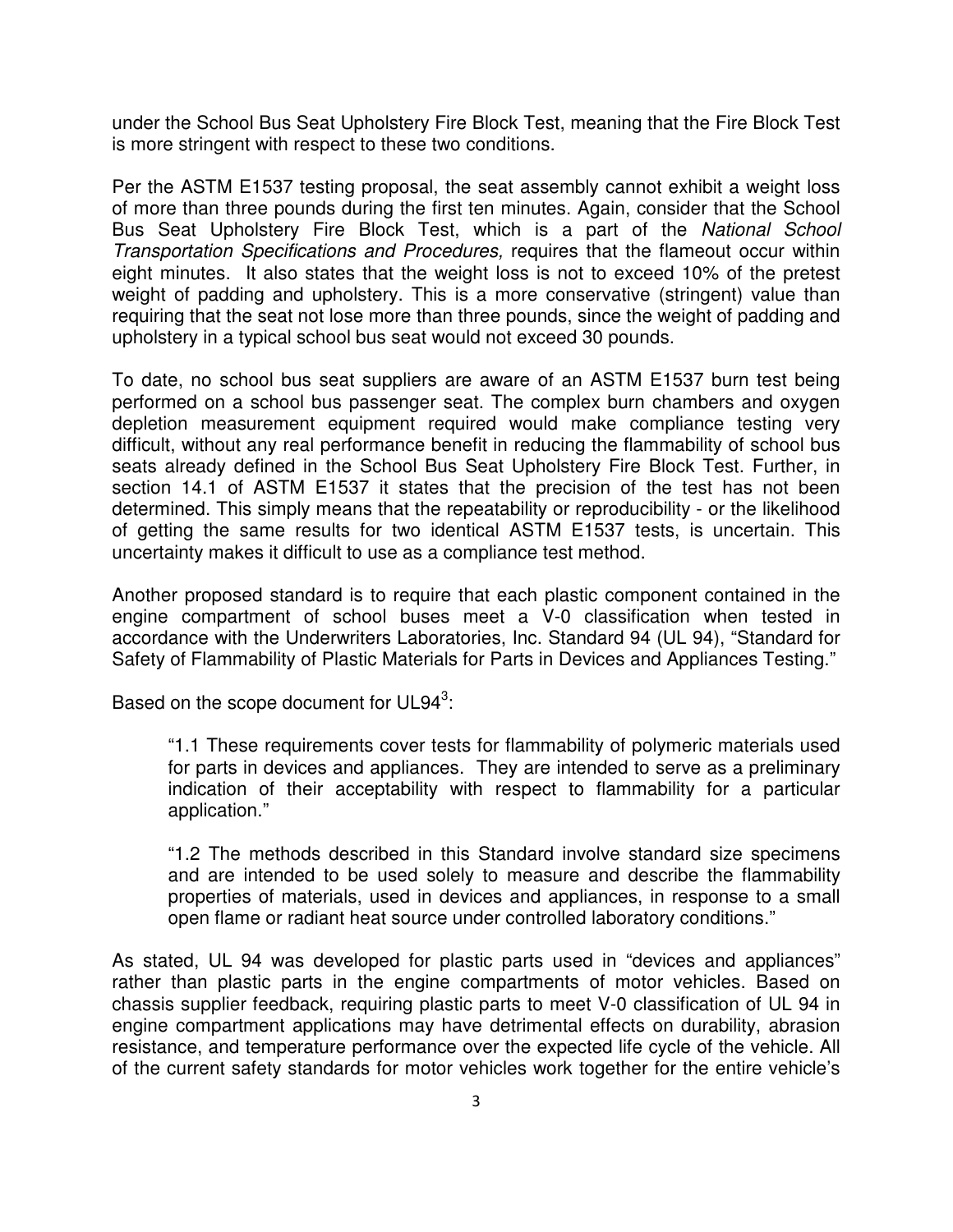systems. This includes reliability of the engine system, to avoid stalling and breakdowns on the roadways.

In addition to major concerns regarding durability and performance of plastic components made to meet the UL 94 V-0 classification, there are also concerns with the chemicals that could be required to treat the plastics. Brominated Flame Retardant (BFR) chemicals are typically used to meet UL94 V-0 classification, and it is unknown what effect these BFR chemicals could have on plastic components in the engine compartment environment. There are over 100 items that could be interpreted to be a "plastic component contained in the engine compartment of a school bus." Any proposed material change to meet UL 94V-0 requirements would have to be qualified through normal vehicle development, validation, and life cycle testing. Also, thorough evaluations would be needed to assess the interactions of UL94 V-0 requirements with all of the other existing design requirements for other engine compartment components. These evaluations would include but not be limited to, mechanical durability, ultraviolet stability, pressure stability, fluid resistance, and impact resistance.

## **Summary**

Neither ASTM E1537 "Standard Test Method for Fire Testing of Upholstered Furniture," nor UL 94 "Standard for Safety of Flammability of Plastic Materials for Parts in Devices and Appliances Testing," were developed for motor vehicles, and there are significant concerns with the negative effects of these standards on pupil transportation. NASDPTS and the SBMTC do not recommend that these standards be used to govern flammability on school buses. For states and school districts thatwant enhanced flammability performance, we recommend adopting the School Bus Seat Upholstery Fire Block Test that is a part of the National School Transportation Specifications and Procedures. In addition to this standard, there are fire suppression systems and other available measures that have been used on special needs buses and are required in some states. The SBMTC recommended considering the use offire suppression systems on special needs buses and fire evacuation training pursuant to RESOLUTION NO. 8: ENGINE COMPARTMENT FIRE PROTECTION from the 2005National School Transportation Specifications and Procedures. NASDPTS and the SBMTC also support required passenger evacuation drills that ensure students know what to do in the event of an emergency.